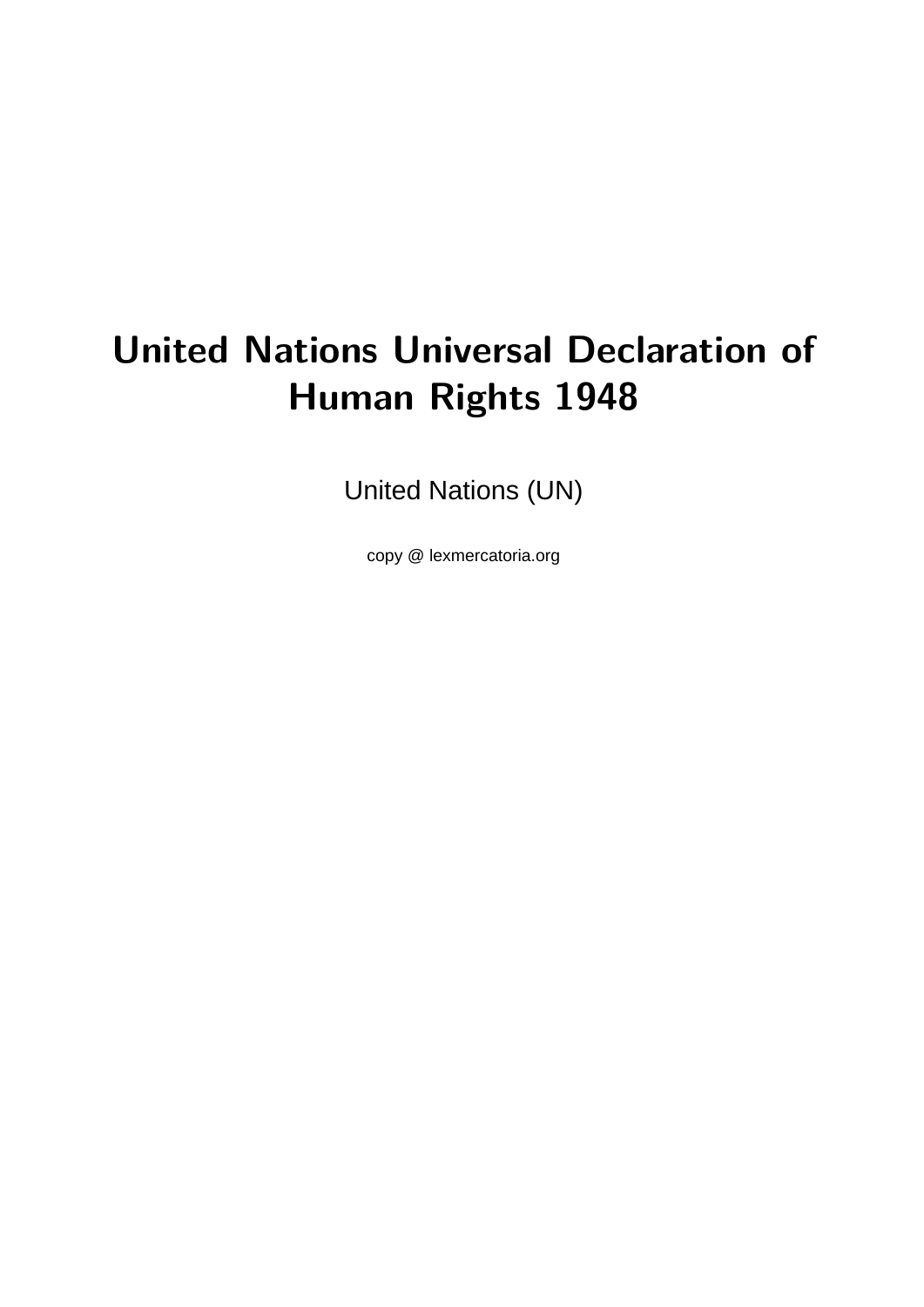Copyright © 1949 United Nations (UN)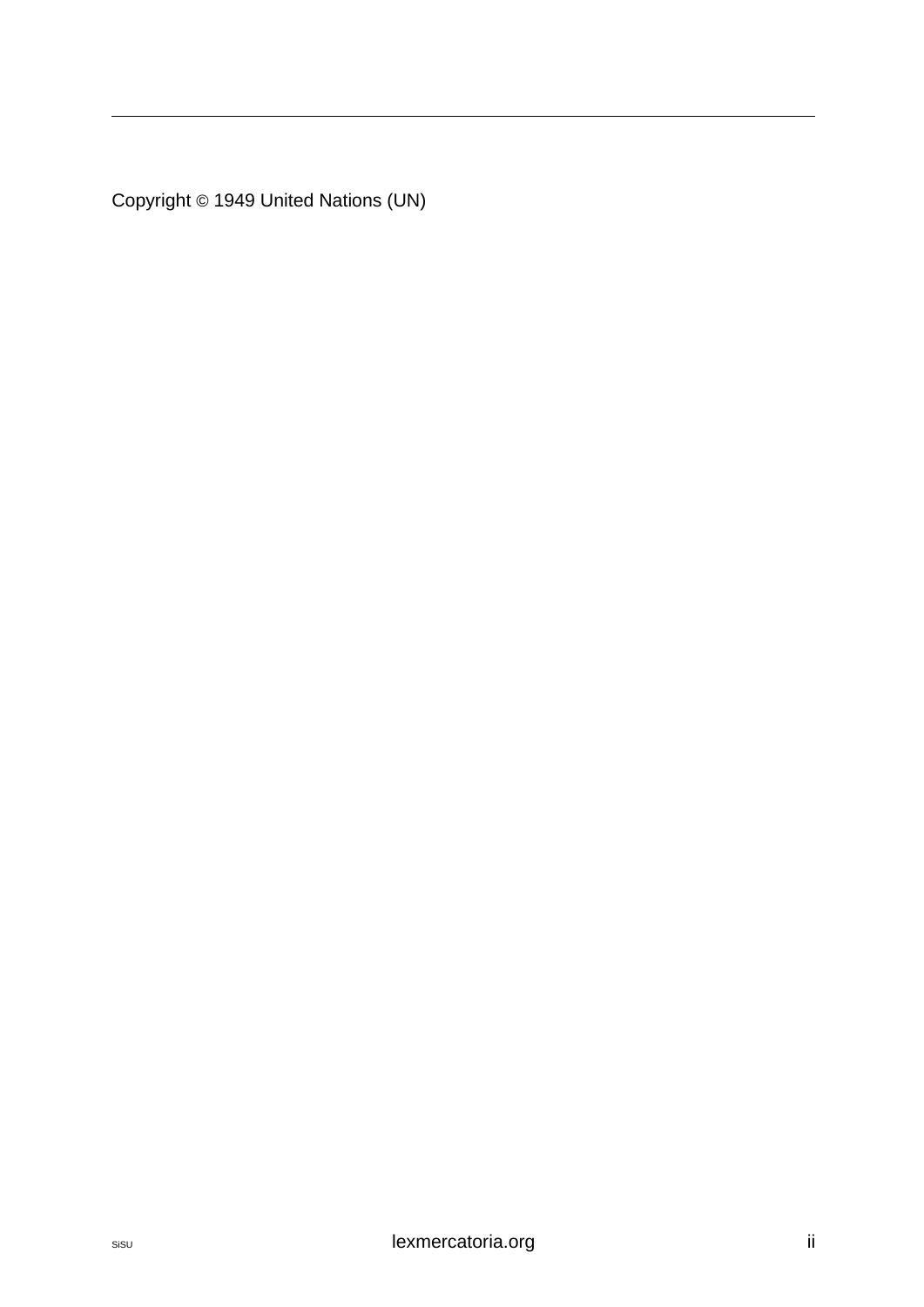# **Contents**

| <b>Universal Declaration of Human Rights</b>                                                                                | 1               |
|-----------------------------------------------------------------------------------------------------------------------------|-----------------|
| <b>United Nations</b>                                                                                                       | $\mathbf 1$     |
| <b>Note</b>                                                                                                                 | $\mathbf{1}$    |
| Preamble                                                                                                                    | $\mathbf{1}$    |
| Article 1<br>.                                                                                                              | $\overline{2}$  |
| Article 2                                                                                                                   | $\overline{2}$  |
| Article 3<br>de la caractería de la caractería de la caractería de la caractería de la caractería de la caractería de la ca | $\overline{2}$  |
| Article 4                                                                                                                   | $\overline{2}$  |
| Article 5                                                                                                                   | $\overline{2}$  |
| Article 6<br>$\sim$                                                                                                         | $\overline{2}$  |
| Article 7                                                                                                                   | 3               |
| Article 8<br>de la caractería de la caractería de la caractería de la caractería                                            | 3               |
| Article 9                                                                                                                   | 3               |
| Article 10                                                                                                                  | 3               |
| Article 11                                                                                                                  | 3               |
| Article 12                                                                                                                  | 3               |
| Article 13                                                                                                                  | 3               |
| Article 14                                                                                                                  | $\overline{4}$  |
| Article 15<br>de la caractería de la caractería de la caractería                                                            | $\overline{4}$  |
| Article 16                                                                                                                  | $\overline{4}$  |
| Article 17<br>$\sim 100$                                                                                                    | $\overline{4}$  |
| Article 18                                                                                                                  | $\overline{4}$  |
| Article 19                                                                                                                  | $\overline{4}$  |
| Article 20<br>and the state of the state of the state of the                                                                | 5               |
| Article 21                                                                                                                  | 5               |
| Article 22                                                                                                                  | 5               |
| Article 23                                                                                                                  | 5               |
| Article 24<br>$\sim$ $\sim$                                                                                                 | 5               |
| Article 25                                                                                                                  | 5               |
| Article 26                                                                                                                  | 6               |
| Article 27                                                                                                                  | 6               |
| Article 28                                                                                                                  | 6               |
| Article 29                                                                                                                  | $6\phantom{1}6$ |
| Article 30                                                                                                                  | $\overline{7}$  |
| Metadata                                                                                                                    | 8               |
|                                                                                                                             | 8               |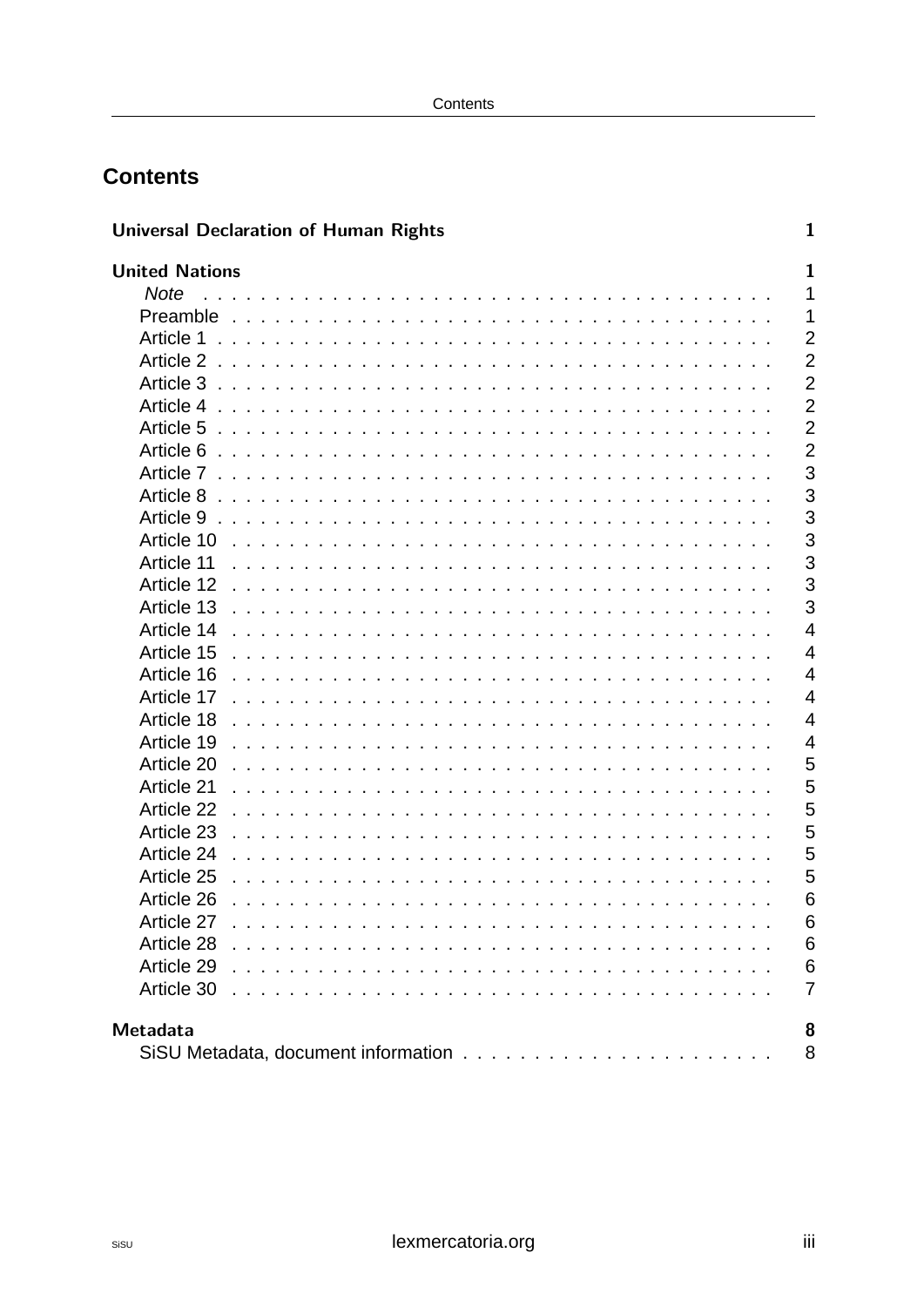# **Universal Declaration of Human Rights** <sup>1</sup>

# **United Nations** <sup>2</sup>

#### <span id="page-3-0"></span>*Note*

<span id="page-3-1"></span>Adopted and proclaimed by General Assembly resolution 217 A (III) of 10 December 1948

<span id="page-3-2"></span>On December 10, 1948 the General Assembly of the United Nations adopted and proclaimed the Universal Declaration of Human Rights the full text of which appears in the following pages. Following this historic act the Assembly called upon all Member countries to publicize the text of the Declaration and "to cause it to be disseminated, displayed, read and expounded principally in schools and other educational institutions, without distinction based on the political status of countries or territories.

#### **Preamble** 33

Whereas recognition of the inherent dignity and of the equal and inalienable rights of  $\frac{4}{4}$ all members of the human family is the foundation of freedom, justice and peace in the world,

<span id="page-3-3"></span>Whereas disregard and contempt for human rights have resulted in barbarous acts  $5$ which have outraged the conscience of mankind, and the advent of a world in which human beings shall enjoy freedom of speech and belief and freedom from fear and want has been proclaimed as the highest aspiration of the common people.

Whereas it is essential, if man is not to be compelled to have recourse, as a last resort,  $\epsilon$ to rebellion against tyranny and oppression, that human rights should be protected by the rule of law,

Whereas it is essential to promote the development of friendly relations between nations,

Whereas the peoples of the United Nations have in the Charter reaffirmed their faith  $\frac{1}{8}$ in fundamental human rights, in the dignity and worth of the human person and in the equal rights of men and women and have determined to promote social progress and better standards of life in larger freedom,

Whereas Member States have pledged themselves to achieve, in co-operation with the 9 United Nations, the promotion of universal respect for and observance of human rights and fundamental freedoms,

Whereas a common understanding of these rights and freedoms is of the greatest importance for the full realization of this pledge,

Now, Therefore THE GENERAL ASSEMBLY proclaims THIS UNIVERSAL DECLARA-  $_{11}$ TION OF HUMAN RIGHTS as a common standard of achievement for all peoples and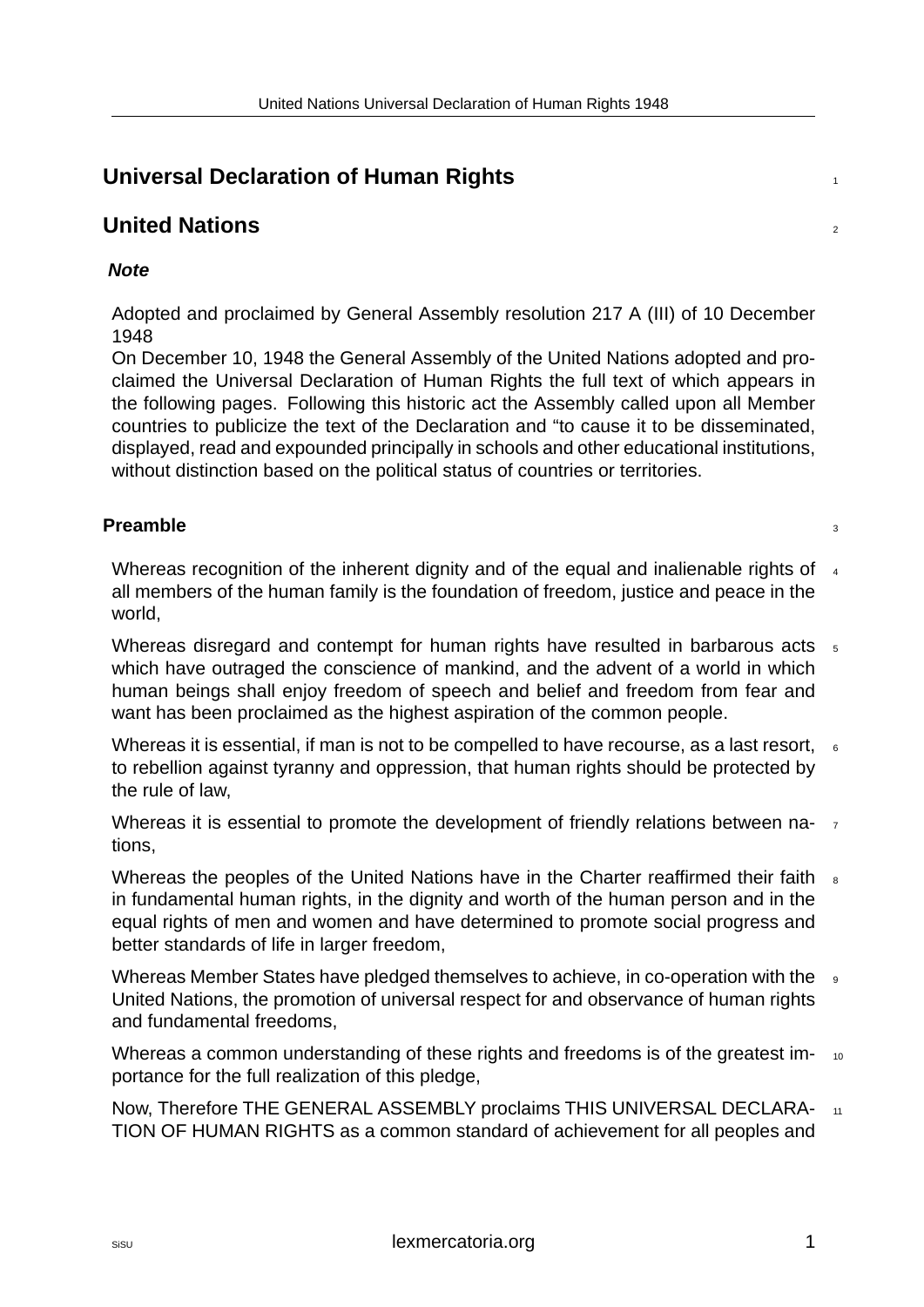all nations, to the end that every individual and every organ of society, keeping this Declaration constantly in mind, shall strive by teaching and education to promote respect for these rights and freedoms and by progressive measures, national and international, to secure their universal and effective recognition and observance, both among the peoples of Member States themselves and among the peoples of territories under their jurisdiction.

#### **Article 1** 12

All human beings are born free and equal in dignity and rights. They are endowed  $_{13}$ with reason and conscience and should act towards one another in a spirit of brotherhood.

#### <span id="page-4-0"></span>**Article 2** 14

<span id="page-4-1"></span>Everyone is entitled to all the rights and freedoms set forth in this Declaration, without  $_{15}$ distinction of any kind, such as race, colour, sex, language, religion, political or other opinion, national or social origin, property, birth or other status. Furthermore, no distinction shall be made on the basis of the political, jurisdictional or international status of the country or territory to which a person belongs, whether it be independent, trust, non-self-governing or under any other limitation of sovereignty.

#### <span id="page-4-2"></span>**Article 4** 18

No one shall be held in slavery or servitude; slavery and the slave trade shall be prohibited in all their forms.

#### <span id="page-4-3"></span>**Article 5** <sup>20</sup>

No one shall be subjected to torture or to cruel, inhuman or degrading treatment or  $_{21}$ punishment.

#### <span id="page-4-4"></span>**Article 6** <sup>22</sup>

<span id="page-4-5"></span>Everyone has the right to recognition everywhere as a person before the law.  $23$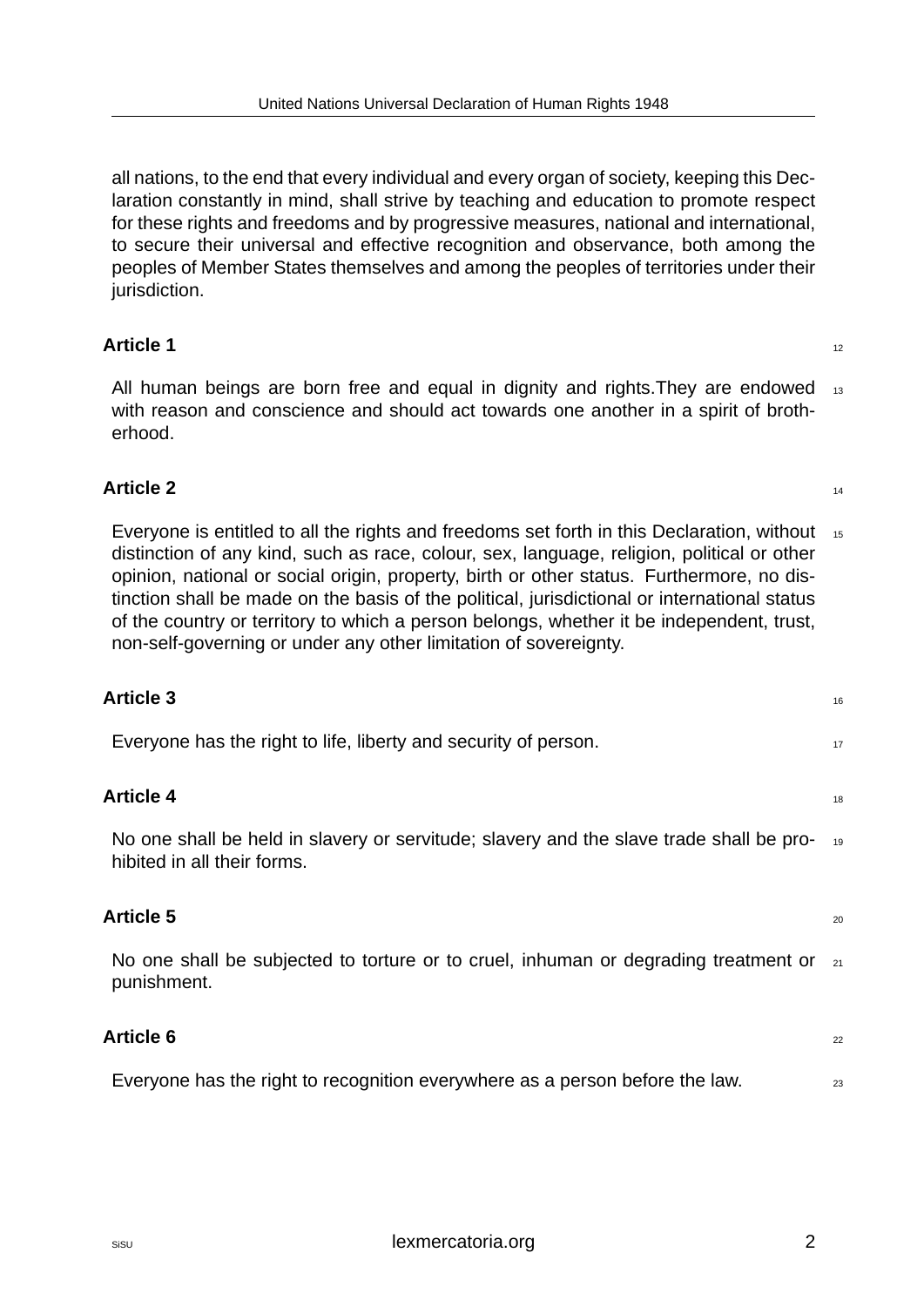#### **Article 7** 24

All are equal before the law and are entitled without any discrimination to equal protec- <sub>25</sub> tion of the law. All are entitled to equal protection against any discrimination in violation of this Declaration and against any incitement to such discrimination.

#### <span id="page-5-0"></span>**Article 8** <sup>26</sup>

Everyone has the right to an effective remedy by the competent national tribunals for  $z_7$ acts violating the fundamental rights granted him by the constitution or by law.

#### <span id="page-5-1"></span>**Article 9** <sup>28</sup>

No one shall be subjected to arbitrary arrest, detention or exile.

#### <span id="page-5-2"></span>**Article 10** 30

Everyone is entitled in full equality to a fair and public hearing by an independent and  $31$ impartial tribunal, in the determination of his rights and obligations and of any criminal charge against him.

#### <span id="page-5-3"></span>**Article 11** 32

1. Everyone charged with a penal offence has the right to be presumed innocent until  $\frac{33}{33}$ proved guilty according to law in a public trial at which he has had all the guarantees necessary for his defence.

<span id="page-5-4"></span>2. No one shall be held guilty of any penal offence on account of any act or omission  $34$ which did not constitute a penal offence, under national or international law, at the time when it was committed. Nor shall a heavier penalty be imposed than the one that was applicable at the time the penal offence was committed.

#### **Article 12** 35

No one shall be subjected to arbitrary interference with his privacy, family, home or  $36$ correspondence, nor to attacks upon his honour and reputation. Everyone has the right to the protection of the law against such interference or attacks.

#### <span id="page-5-5"></span>**Article 13** 37

1. Everyone has the right to freedom of movement and residence within the borders of  $38$ each state.

<span id="page-5-6"></span>2. Everyone has the right to leave any country, including his own, and to return to his  $39$ country.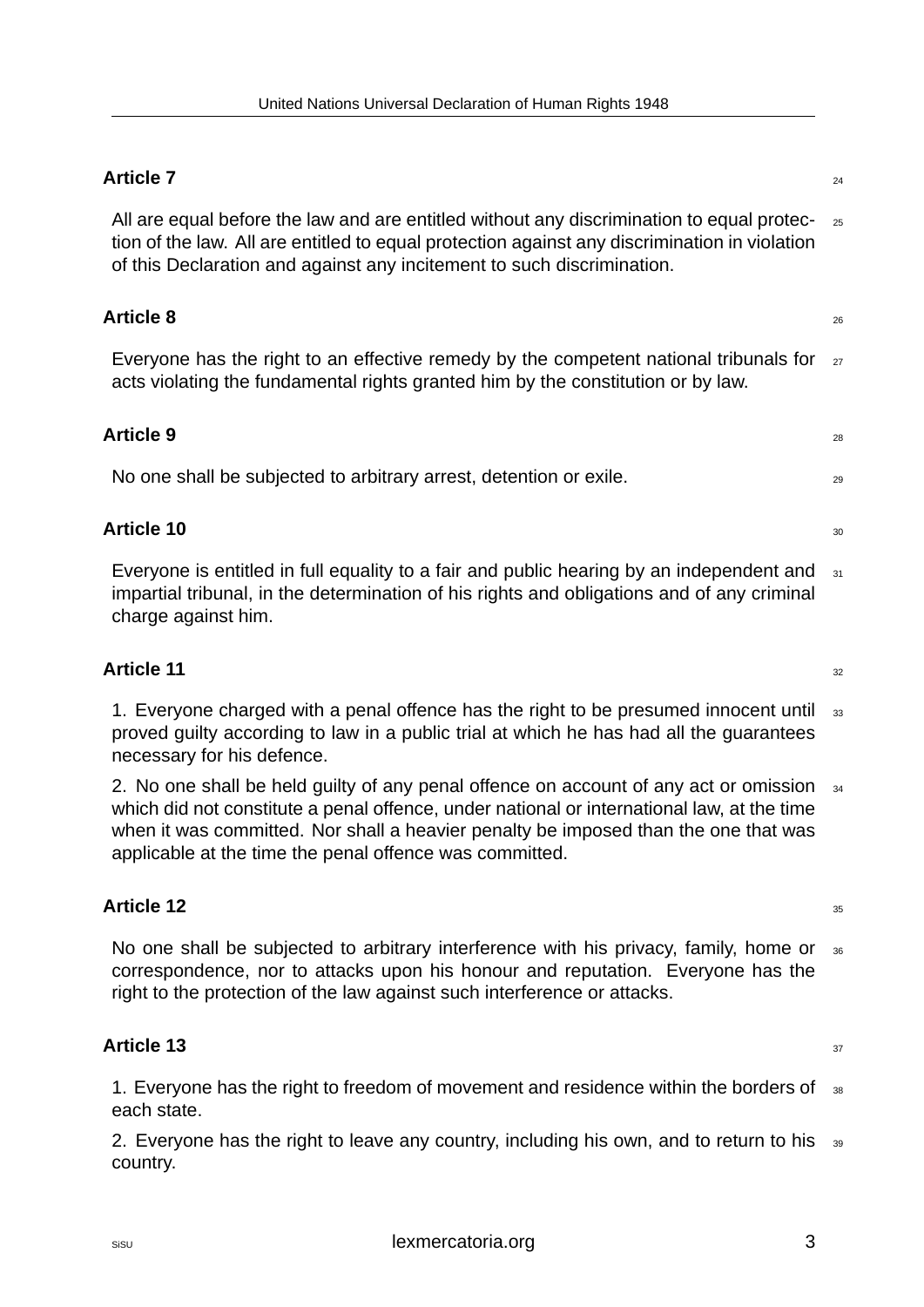#### **Article 14** 40

1. Everyone has the right to seek and to enjoy in other countries asylum from persecu- <sup>41</sup> tion.

<span id="page-6-0"></span>2. This right may not be invoked in the case of prosecutions genuinely arising from  $42$ non-political crimes or from acts contrary to the purposes and principles of the United Nations.

#### **Article 15** <sup>43</sup>

1. Everyone has the right to a nationality. <sup>44</sup>

<span id="page-6-1"></span>2. No one shall be arbitrarily deprived of his nationality nor denied the right to change  $45$ his nationality.

#### **Article 16** <sup>46</sup>

1. Men and women of full age, without any limitation due to race, nationality or religion,  $47$ have the right to marry and to found a family. They are entitled to equal rights as to marriage, during marriage and at its dissolution.

<span id="page-6-2"></span>2. Marriage shall be entered into only with the free and full consent of the intending  $_{48}$ spouses.

3. The family is the natural and fundamental group unit of society and is entitled to  $\frac{49}{49}$ protection by society and the State.

## **Article 17** 50

1. Everyone has the right to own property alone as well as in association with oth-  $_{51}$ ers.

<span id="page-6-3"></span>2. No one shall be arbitrarily deprived of his property.  $52$ 

#### **Article 18** 53

Everyone has the right to freedom of thought, conscience and religion; this right includes  $54$ freedom to change his religion or belief, and freedom, either alone or in community with others and in public or private, to manifest his religion or belief in teaching, practice, worship and observance.

#### <span id="page-6-4"></span>**Article 19** 55

<span id="page-6-5"></span>Everyone has the right to freedom of opinion and expression; this right includes freedom  $_{56}$ to hold opinions without interference and to seek, receive and impart information and ideas through any media and regardless of frontiers.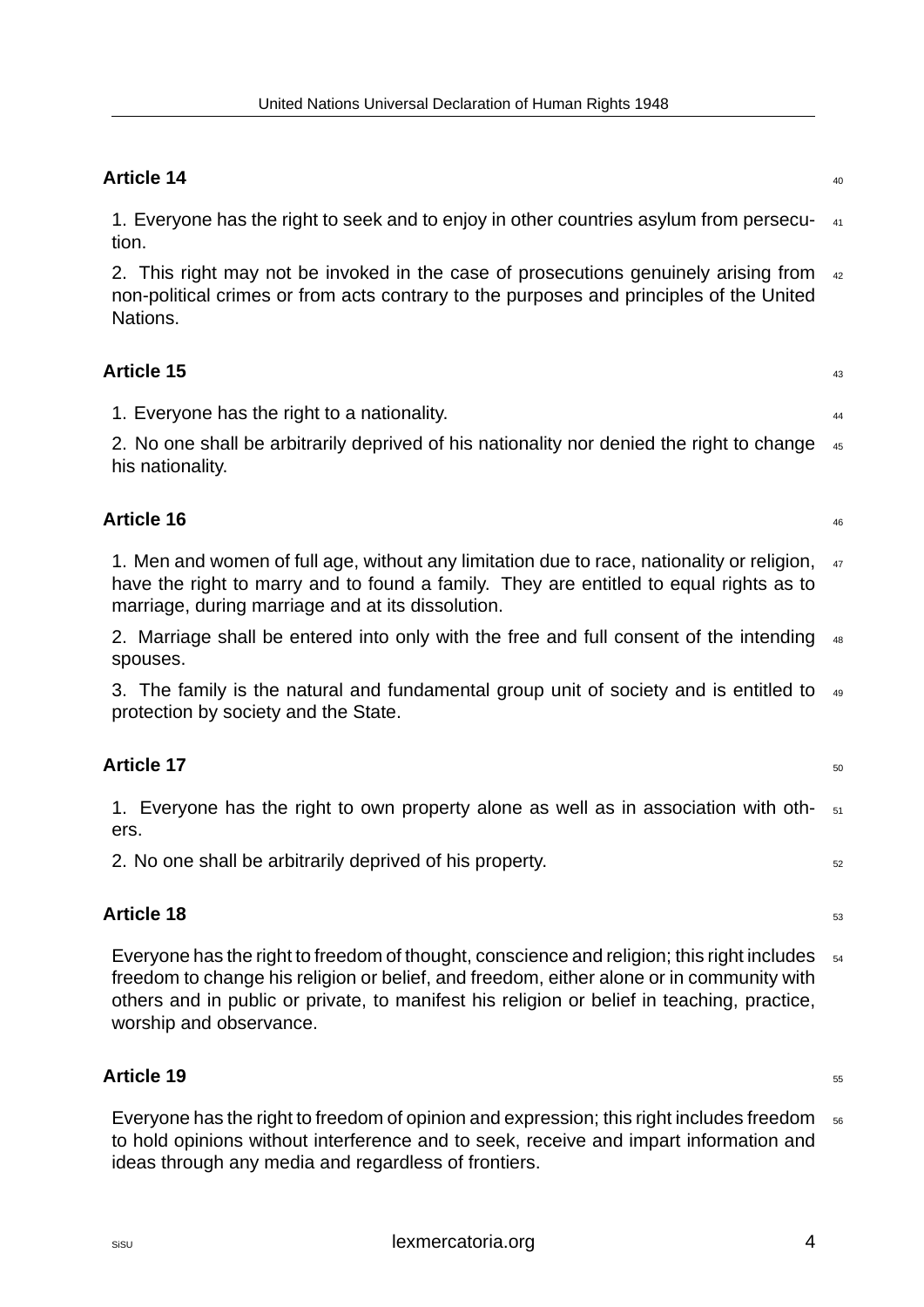#### **Article 20** 57

1. Everyone has the right to freedom of peaceful assembly and association.

2. No one may be compelled to belong to an association.

#### <span id="page-7-0"></span>Article 21 **60**

1. Everyone has the right to take part in the government of his country, directly or  $_{61}$ through freely chosen representatives.

<span id="page-7-1"></span>2. Everyone has the right of equal access to public service in his country.  $\frac{62}{62}$ 

3. The will of the people shall be the basis of the authority of government; this will shall  $_{63}$ be expressed in periodic and genuine elections which shall be by universal and equal suffrage and shall be held by secret vote or by equivalent free voting procedures.

#### Article 22 **64**

Everyone, as a member of society, has the right to social security and is entitled to  $_{65}$ realization, through national effort and international co-operation and in accordance with the organization and resources of each State, of the economic, social and cultural rights indispensable for his dignity and the free development of his personality.

#### <span id="page-7-2"></span>Article 23 **66**

1. Everyone has the right to work, to free choice of employment, to just and favourable  $67$ conditions of work and to protection against unemployment.

<span id="page-7-3"></span>2. Everyone, without any discrimination, has the right to equal pay for equal work.  $\frac{1}{68}$ 

3. Everyone who works has the right to just and favourable remuneration ensuring  $\epsilon_{0}$ for himself and his family an existence worthy of human dignity, and supplemented, if necessary, by other means of social protection.

4. Everyone has the right to form and to join trade unions for the protection of his  $\pi$ interests.

#### **Article 24** 71

Everyone has the right to rest and leisure, including reasonable limitation of working  $_{72}$ hours and periodic holidays with pay.

#### <span id="page-7-4"></span>Article 25 *P*  $\frac{1}{3}$  *P*  $\frac{1}{3}$  *P*  $\frac{1}{3}$  *P* $\frac{1}{3}$ *P* $\frac{1}{3}$ *P* $\frac{1}{3}$ *P* $\frac{1}{3}$ *P* $\frac{1}{3}$ *P* $\frac{1}{3}$ *P* $\frac{1}{3}$ *P* $\frac{1}{3}$ *P* $\frac{1}{3}$ *P* $\frac{1}{3}$ *P* $\frac{1}{3}$ *P* **\frac{**

<span id="page-7-5"></span>1. Everyone has the right to a standard of living adequate for the health and well-  $74$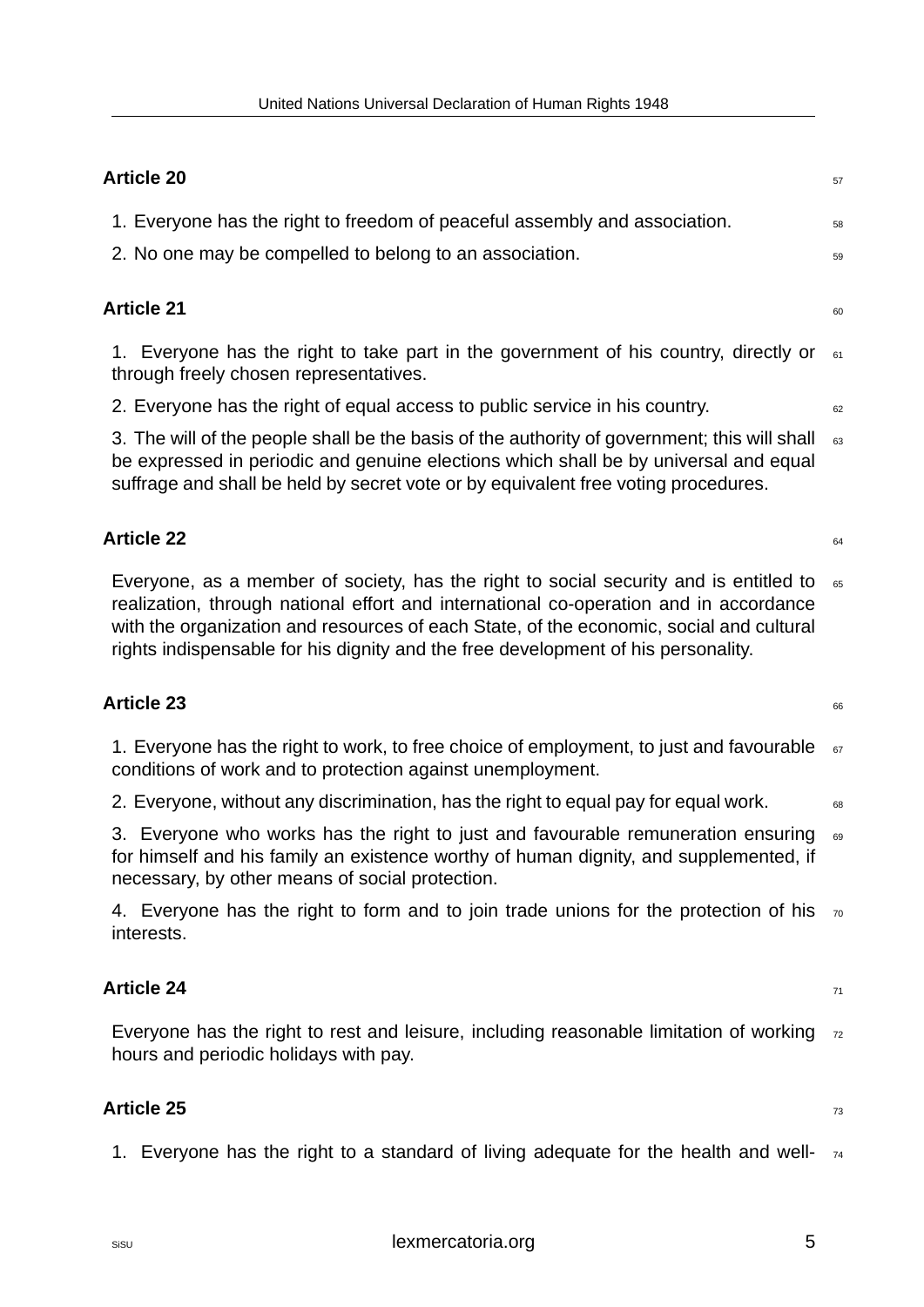being of himself and of his family, including food, clothing, housing and medical care and necessary social services, and the right to security in the event of unemployment, sickness, disability, widowhood, old age or other lack of livelihood in circumstances beyond his control.

2. Motherhood and childhood are entitled to special care and assistance. All children,  $\pi$ <sub>5</sub> whether born in or out of wedlock, shall enjoy the same social protection.

#### **Article 26** 76

1. Everyone has the right to education. Education shall be free, at least in the elemen- $\pi$ tary and fundamental stages. Elementary education shall be compulsory. Technical and professional education shall be made generally available and higher education shall be equally accessible to all on the basis of merit.

<span id="page-8-0"></span>2. Education shall be directed to the full development of the human personality and  $78$ to the strengthening of respect for human rights and fundamental freedoms. It shall promote understanding, tolerance and friendship among all nations, racial or religious groups, and shall further the activities of the United Nations for the maintenance of peace.

3. Parents have a prior right to choose the kind of education that shall be given to their  $\tau_{9}$ children.

## **Article 27** 80

1. Everyone has the right freely to participate in the cultural life of the community, to  $_{81}$ enjoy the arts and to share in scientific advancement and its benefits.

<span id="page-8-1"></span>2. Everyone has the right to the protection of the moral and material interests resulting  $82$ from any scientific, literary or artistic production of which he is the author.

## **Article 28** 83

Everyone is entitled to a social and international order in which the rights and freedoms  $_{84}$ set forth in this Declaration can be fully realized.

## <span id="page-8-2"></span>**Article 29** 85

1. Everyone has duties to the community in which alone the free and full development  $_{86}$ of his personality is possible.

<span id="page-8-3"></span>2. In the exercise of his rights and freedoms, everyone shall be subject only to such  $87$ limitations as are determined by law solely for the purpose of securing due recognition and respect for the rights and freedoms of others and of meeting the just requirements of morality, public order and the general welfare in a democratic society.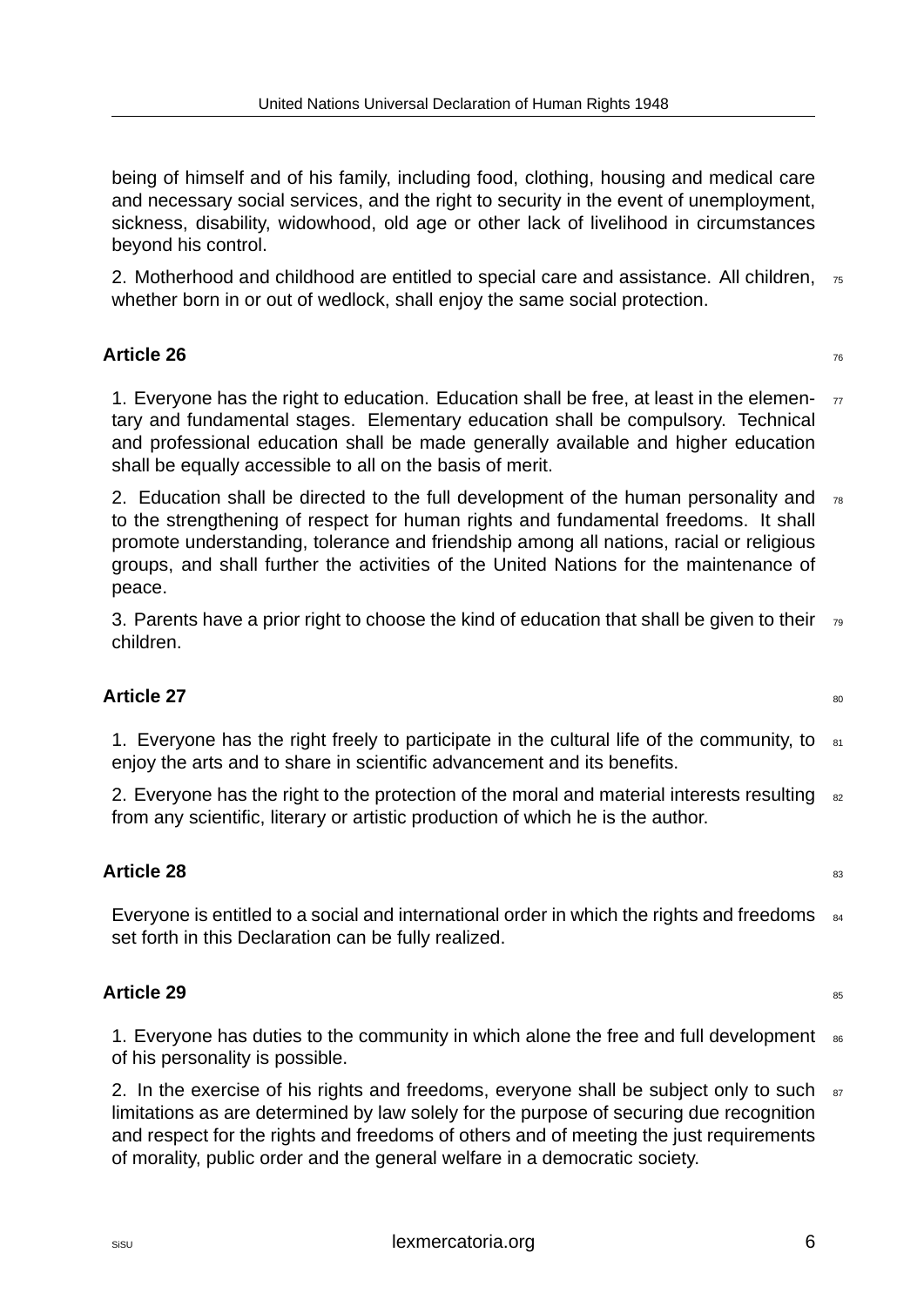3. These rights and freedoms may in no case be exercised contrary to the purposes  $888$ and principles of the United Nations.

#### **Article 30** 89

<span id="page-9-0"></span>Nothing in this Declaration may be interpreted as implying for any State, group or person 90 any right to engage in any activity or to perform any act aimed at the destruction of any of the rights and freedoms set forth herein.